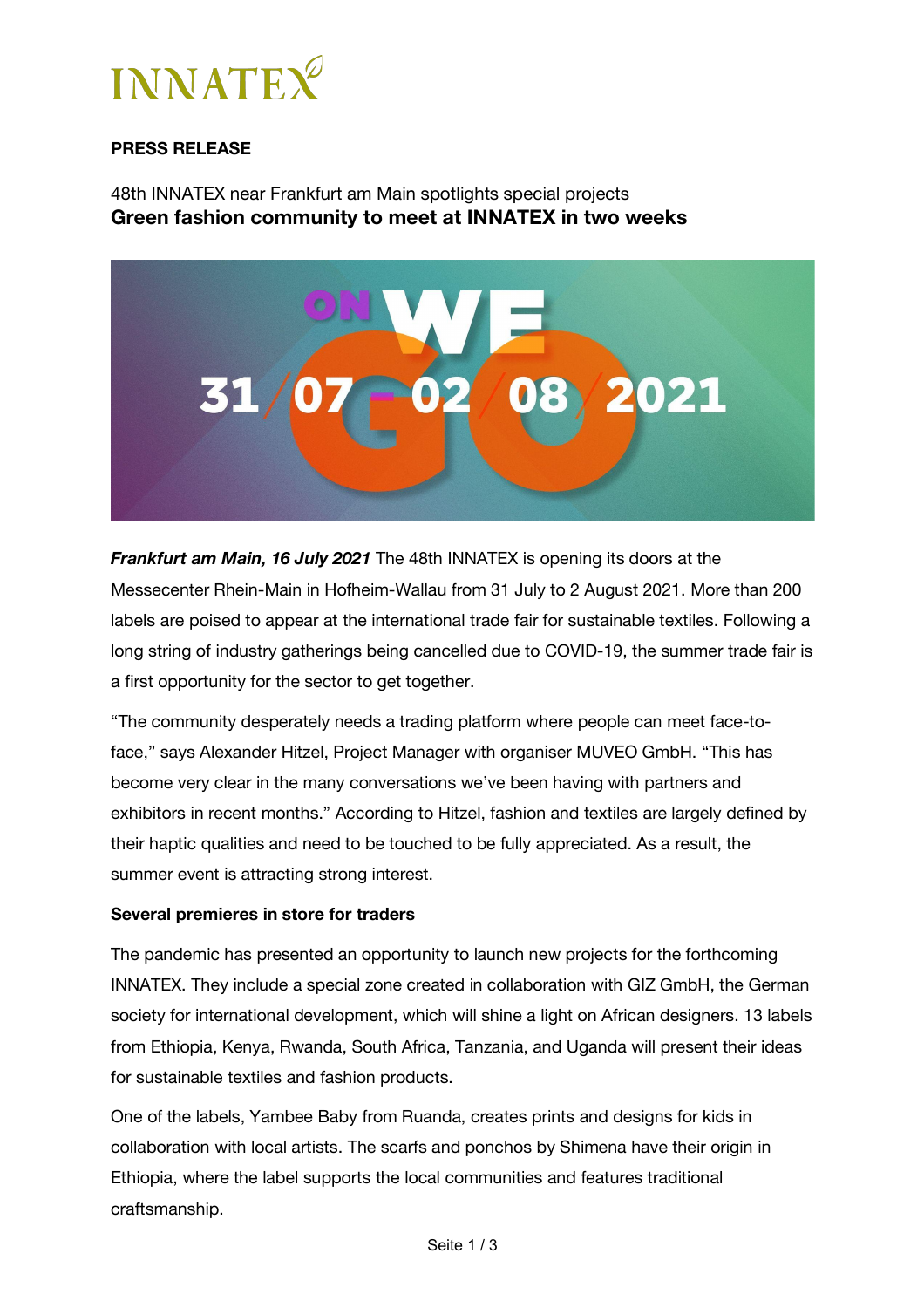# **INNATEX**

The starting point for the special area is a virtual trade fair, commissioned by the Federal Ministry for Economic Cooperation and Development. GIZ GmbH has realised the joint project in cooperation with several partners; its physical extension can be visited at INNATEX.

"The general public seems to associate Africa with cotton-growing and the production of other raw materials," states Jens Frey, Managing Director of MUVEO GmbH. "Very few people are aware that it also has a vibrant fashion and textiles industry. The digital/analogue hybrid event is designed, among others, to draw attention to the extraordinary creativity, diversity and innovative spirit across the continents whilst opening up business opportunities along the supply chain."

## **Exhibitors include well-known pioneers and young newcomers**

The IVN (International Association of Natural Textile Industry), which sponsors INNATEX, is staging its own pop-up showroom. In doing so, the association is creating its own curated space, showcasing the diversity and special features of its members. The future objective is to expand this space with the organiser to create a growing Concept Area that introduces visitors to different ways of presenting green fashion.

Besides the IVN, the Global Organic Textile Standard, the Green Button and Fairtrade are among the other standardisation bodies represented at the fair. In addition, a special exhibition entitled "Fashion in the Hood" (Fashion im Kiez) and delivered by the young interest group "Frankfurt Fashion Movement", helps visitors join the dots in the fashion industry. Among the labels exhibiting at the fair for the first time are Active Wear by Klitmøller Collective from Denmark, Organic Fashion by Bibico from the UK and Italian sneaker brand ACBC.

#### **INNATEX withstands impact of Covid-19**

Even if the situation surrounding COVID-19 may change before the end of July, MUVEO GmbH is ready to adapt its hygiene and safety measures quickly and responsively to any changes in the current guidelines. Last summers' INNATEX is proof that the concept clearly works. All visitors are required to register digitally in advance of the fair.

## **Further information:**

COVID-19 FAQs: innatex.muveo.de/covid-19-faqs/?lang=en List of exhibitors: innatex.muveo.de/wp-content/uploads/2021/07/X48\_Ausstellerliste.pdf